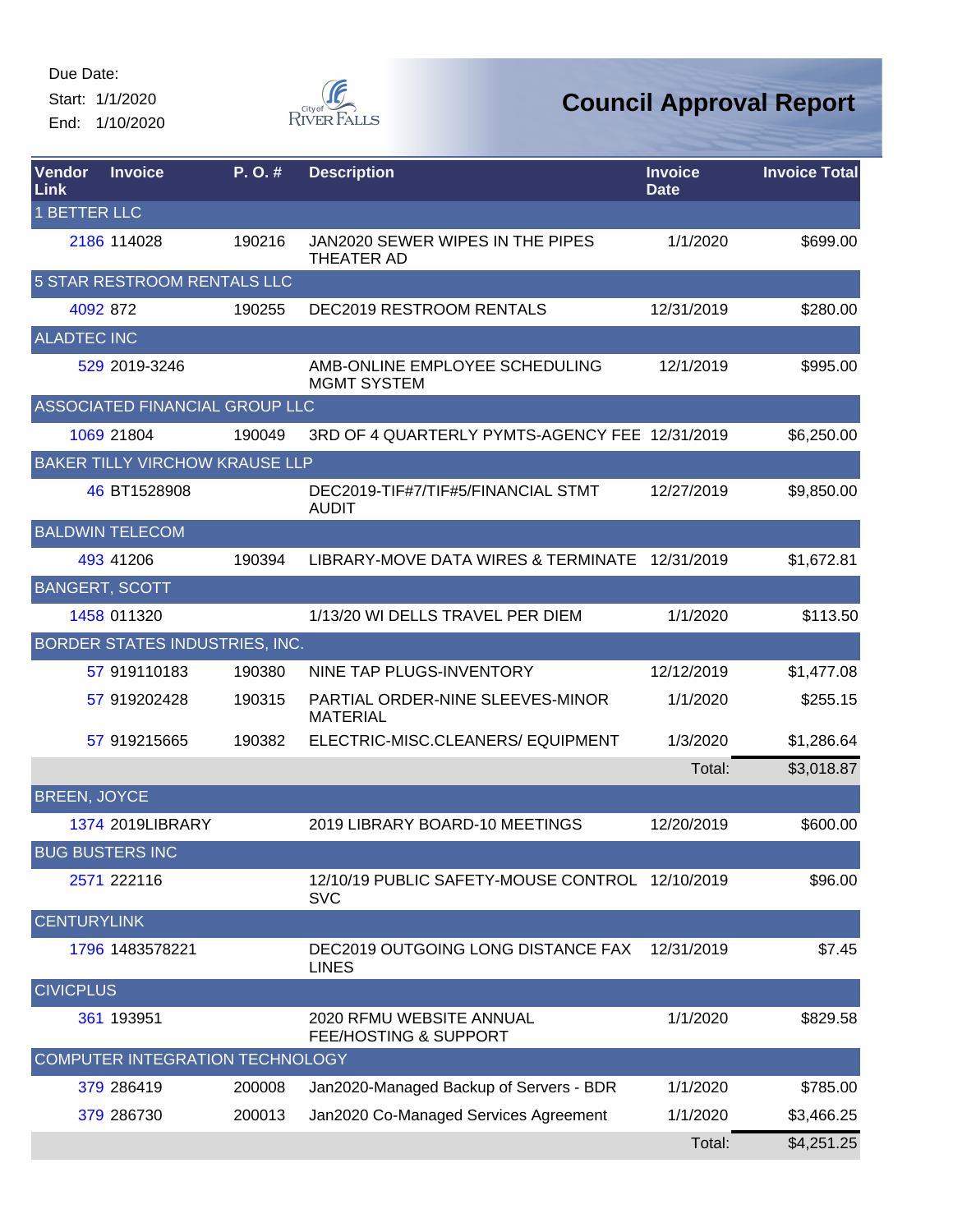Start: 1/1/2020 End: 1/10/2020



| Vendor<br><b>Link</b> | <b>Invoice</b>                       | P.O.#  | <b>Description</b>                                  | <b>Invoice</b><br><b>Date</b> | <b>Invoice Total</b> |
|-----------------------|--------------------------------------|--------|-----------------------------------------------------|-------------------------------|----------------------|
|                       | <b>CONSOLIDATED LUMBER COMPANY</b>   |        |                                                     |                               |                      |
|                       | 37 4814347                           |        | TRUCK #6 - THREE SHEETS OF PLYWOOD                  | 12/26/2019                    | \$149.10             |
|                       | CORPORATE FLEET SERVICES, INC        |        |                                                     |                               |                      |
|                       | 2786 53773                           | 200015 | JAN2019 LEASED PD VEHICLES                          | 1/1/2020                      | \$1,135.14           |
|                       | COUNTY-WIDE EXTINGUISHER SERVICE INC |        |                                                     |                               |                      |
|                       | 854 11600                            |        | DEC2019-PD FIRE EXTINGUISHER SVC                    | 12/30/2019                    | \$67.90              |
| <b>CRAIG RAPP LLC</b> |                                      |        |                                                     |                               |                      |
|                       | 3613 12.18.19                        | 190385 | <b>Executive Leadership Development</b>             | 12/10/2019                    | \$1,400.00           |
|                       | <b>CREDIT SERVICE INTERNATIONAL</b>  |        |                                                     |                               |                      |
|                       | 3843 56468                           |        | PPE 12/29/2019                                      | 1/3/2020                      | \$200.00             |
|                       | <b>DALTON, THOMAS</b>                |        |                                                     |                               |                      |
|                       | 3168 2019SAFETYFO<br><b>OTWEAR</b>   |        | 2019 SAFETY FOOTWEAR<br><b>REIMBURSEMENT</b>        | 12/31/2019                    | \$149.99             |
|                       | <b>DELTA DENTAL OF WISCONISN INC</b> |        |                                                     |                               |                      |
|                       | 2572 1393214 JAN<br>2020             |        | JAN 2020 RETIREE VISION INS                         | 12/31/2019                    | \$6.21               |
|                       | 2572 1393213 JAN<br>2020             |        | <b>JAN 2020 VISION INSURANCE</b>                    | 12/31/2019                    | \$485.73             |
|                       |                                      |        |                                                     | Total:                        | \$491.94             |
| <b>DISTRICT 2 INC</b> |                                      |        |                                                     |                               |                      |
|                       | 1451 2692                            |        | <b>ENG#15-BLOWER MOTOR</b><br>ASSEMBLY/RELAY MODULE | 12/24/2019                    | \$645.57             |
| DONATH, GARY A        |                                      |        |                                                     |                               |                      |
|                       | 1066 2019POLICEFIR<br>Е              |        | 2019 POLICE/FIRE COMMISSION-1<br><b>MEETING</b>     | 12/20/2019                    | \$50.00              |
| <b>EFTPS</b>          |                                      |        |                                                     |                               |                      |
|                       | 7 5 6 4 6 7                          |        | PPE 12/29/2019                                      | 1/3/2020                      | \$75,340.47          |
|                       | <b>ELLSWORTH PUBLIC LIBRARY</b>      |        |                                                     |                               |                      |
|                       | 1292 946064                          |        | REIMBURSE-LOST BOOK-CATSTRONAUTS                    | 12/31/2019                    | \$7.99               |
|                       | <b>ELSTER SOLUTIONS CORP</b>         |        |                                                     |                               |                      |
|                       | 1536 9000098211                      | 190206 | AMI ELECTRIC METERS-CIP PROJECT                     | 1/1/2020                      | \$113,280.00         |
|                       | EO JOHNSON CO. INC                   |        |                                                     |                               |                      |
|                       | 98 INV675900                         |        | 2020 PLOTTER/SCANNER CONTRACT                       | 1/1/2020                      | \$600.00             |
|                       | 98 26182850                          |        | <b>JAN2020 LIBRARY RICOH COPIER</b>                 | 1/1/2020                      | \$125.74             |
|                       | 98 26236372                          |        | JAN2020-PD RICOH COPIER BASE PYMT                   | 1/6/2020                      | \$151.50             |
|                       |                                      |        |                                                     | Total:                        | \$877.24             |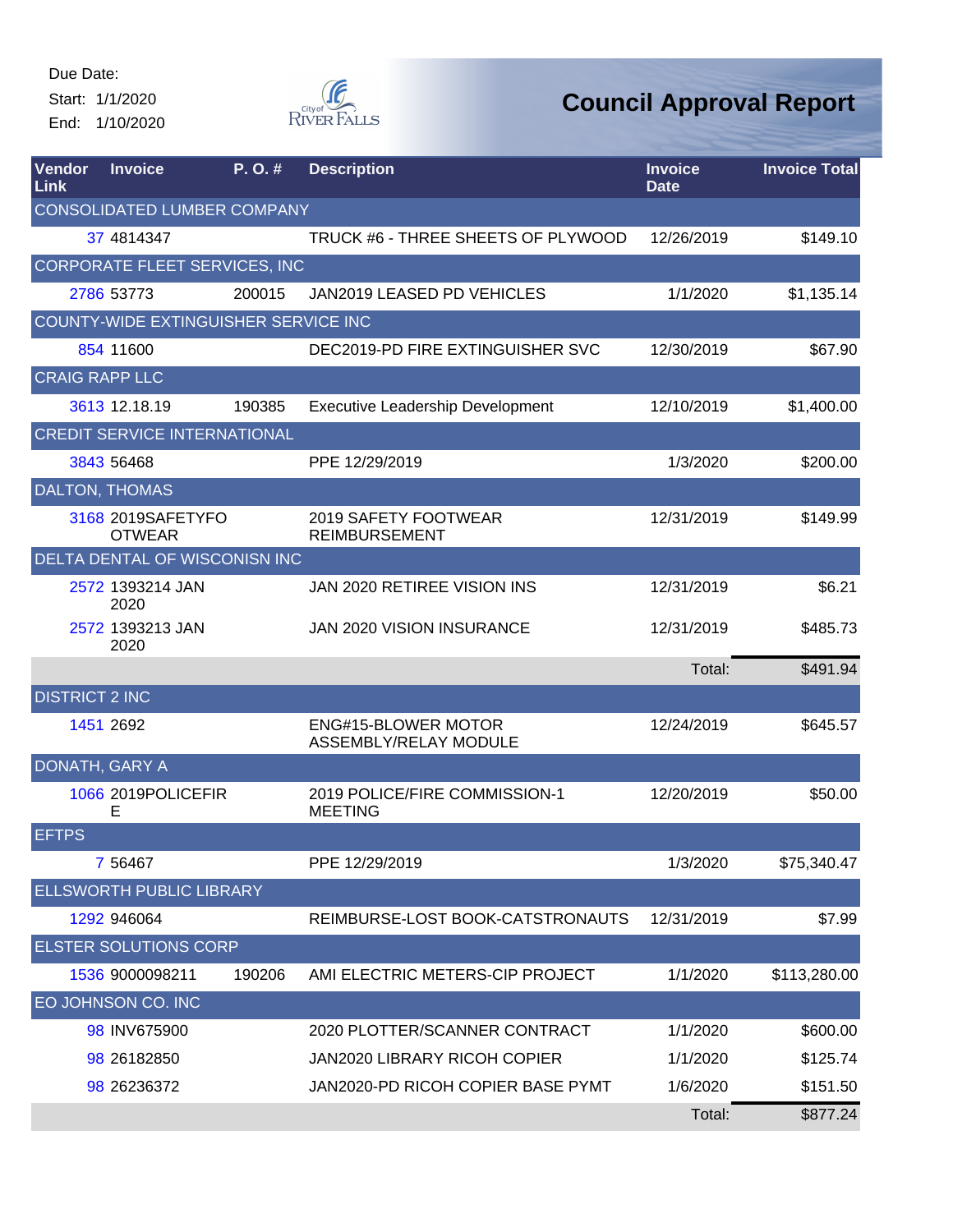Start: 1/1/2020 End: 1/10/2020



| Vendor<br>Link      | <b>Invoice</b>                       | $P. O.$ # | <b>Description</b>                                      | <b>Invoice</b><br><b>Date</b> | <b>Invoice Total</b> |
|---------------------|--------------------------------------|-----------|---------------------------------------------------------|-------------------------------|----------------------|
|                     | <b>EVERBRIDGE, INC</b>               |           |                                                         |                               |                      |
|                     | 3483 M46556                          | 200017    | <b>Smart Weather Alerting System</b>                    | 12/28/2019                    | \$1,150.00           |
|                     | <b>EXPRESS PERSONNEL SERVICES</b>    |           |                                                         |                               |                      |
|                     | 109 23388149                         | 190347    | WKEND 12/22-11.75 HRS-JWALTERS PARK<br><b>TEMP HELP</b> | 12/20/2019                    | \$225.25             |
|                     | 109 23388148                         |           | WKEND12/22-21.5HRS J.HAYES COMM<br><b>INTERN</b>        | 12/23/2019                    | \$376.68             |
|                     | 109 23421446                         |           | WKEND12/29-17.5HRS J.HAYES COMM<br><b>INTERN</b>        | 12/30/2019                    | \$306.60             |
|                     |                                      |           |                                                         | Total:                        | \$908.53             |
|                     | <b>FBG SERVICE CORPORATION</b>       |           |                                                         |                               |                      |
|                     | 364 865068                           | 190081    | Dec2019 Janitorial Services Contract                    | 12/31/2019                    | \$4,866.00           |
|                     | 364 864814                           | 190393    | Fall Floor Maintenance- Several Departments             | 12/31/2019                    | \$2,812.44           |
|                     |                                      |           |                                                         | Total:                        | \$7,678.44           |
|                     | FERGUSON, REBECCA                    |           |                                                         |                               |                      |
|                     | 2049 2019LIBRARY                     |           | 2019 LIBRARY BOARD-9 MEETINGS                           | 12/31/2019                    | \$450.00             |
|                     | FIRST NATIONAL BANK - RF SECTION 125 |           |                                                         |                               |                      |
|                     | 6 5 6 4 6 6                          |           | PPE 12/29/2019                                          | 1/3/2020                      | \$4,699.38           |
|                     | FOBBE CONTRACTING INC.               |           |                                                         |                               |                      |
|                     | 3211 4058                            |           | 12/19-BROKEN HYDRANT-EAST<br><b>CASCADE/BIRCH CREST</b> | 12/19/2019                    | \$1,250.00           |
|                     | FORUM COMMUNICATION CO               |           |                                                         |                               |                      |
|                     | 234 2164525                          |           | DEC2019 NEWSPAPER-NOTICES/ADS                           | 12/31/2019                    | \$687.70             |
|                     | FP MAILING SOLUTIONS                 |           |                                                         |                               |                      |
|                     | 849 RI104301681                      |           | 2020 POSTBASE METER/SCALE RENTAL                        | 1/1/2020                      | \$327.60             |
| <b>GRANT HANSON</b> |                                      |           |                                                         |                               |                      |
|                     | 1396 2019 POLICE/FI<br><b>RE</b>     |           | 2019 POLICE&FIRE COMMISSION-2<br><b>MEETINGS</b>        | 12/31/2019                    | \$100.00             |
|                     | HANTEN BROADCASTING COMPANY INC      |           |                                                         |                               |                      |
|                     | 306 DEC2019                          |           | DEC2019-SPORTSCASTERS CLUB                              | 12/31/2019                    | \$60.00              |
|                     | <b>HEALTH PARTNERS</b>               |           |                                                         |                               |                      |
|                     | 356 94658785 JAN<br>2020             |           | JAN 2020 HEALTH DENTAL INSURANCE                        | 1/1/2020                      | \$178,239.71         |
|                     | HUEBSCH LAUNDRY COMPANY              |           |                                                         |                               |                      |
|                     | 146 4414755                          | 190018    | DEC2019 CITY HALL BRUSHMAT SERVICE                      | 12/4/2019                     | \$56.92              |
|                     | 146 4414749                          | 190044    | 12/04 LINEN/BRUSHMAT SVC                                | 12/4/2019                     | \$42.81              |
|                     | 146 4414741                          | 190047    | 12/04 PD BRUSHMAT SVC                                   | 12/4/2019                     | \$61.29              |
|                     | 146 4414757                          | 190072    | 12/4 WWTP RUG SERVICE                                   | 12/4/2019                     | \$73.77              |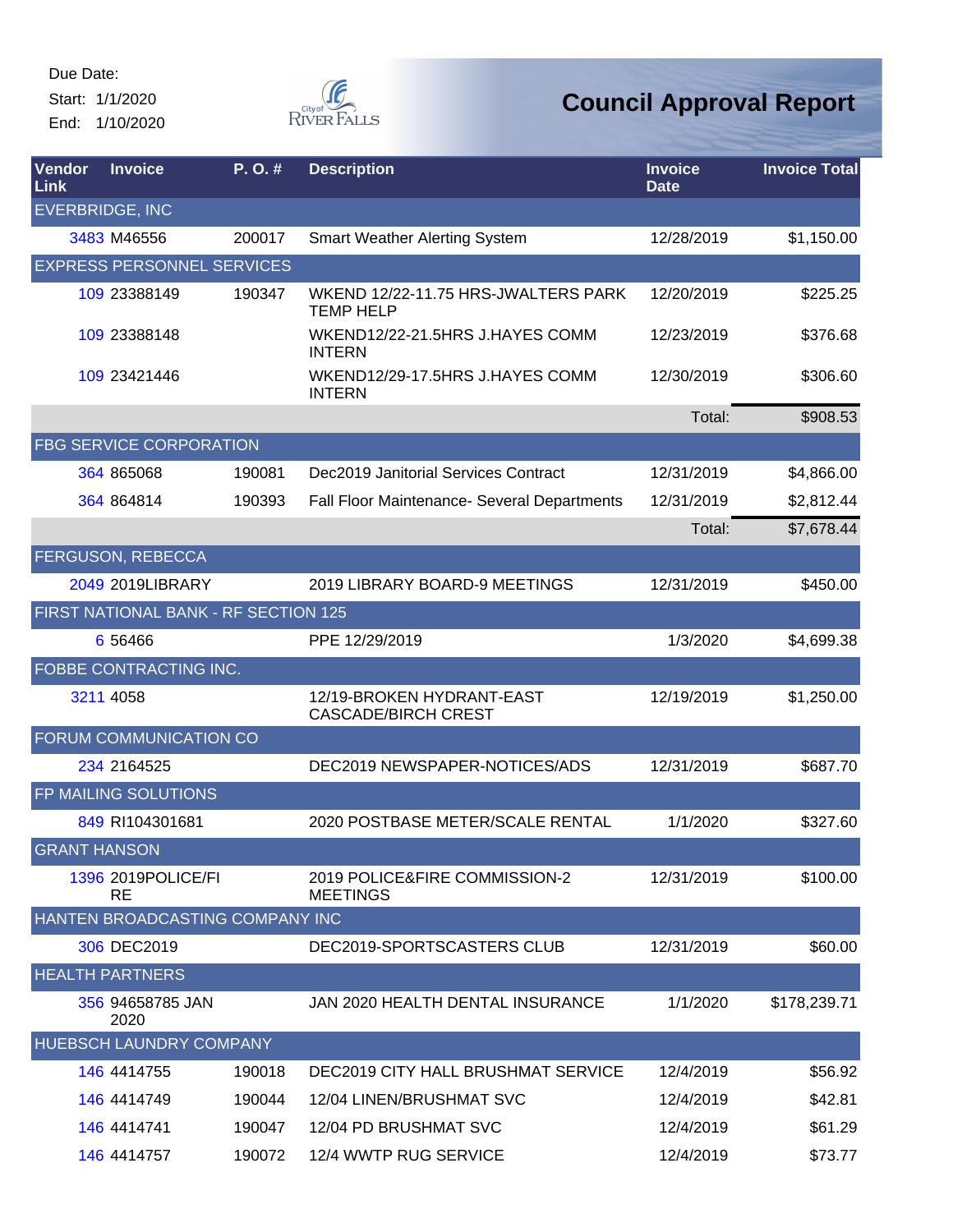Start: 1/1/2020 End: 1/10/2020



| Vendor<br><b>Link</b>  | <b>Invoice</b>                                | P.O.#  | <b>Description</b>                                            | <b>Invoice</b><br><b>Date</b> | <b>Invoice Total</b> |
|------------------------|-----------------------------------------------|--------|---------------------------------------------------------------|-------------------------------|----------------------|
|                        | 146 4419014                                   | 190022 | 12/11 LIBRARY BRUSHMAT SERVICE                                | 12/11/2019                    | \$68.98              |
|                        | 146 4423243                                   | 190044 | 12/18 LINEN/BRUSHMAT SVC                                      | 12/18/2019                    | \$42.81              |
|                        | 146 4426724                                   | 190011 | 12/25 HUEBSCH ELECTRIC UNIFORM                                | 12/25/2019                    | \$290.34             |
|                        | 146 4426727                                   | 190017 | 12/25 HUEBSCH WWTP UNIFORMS                                   | 12/25/2019                    | \$46.31              |
|                        | 146 4426725                                   | 190016 | 12/25 HUEBSCH WATER UNIFORMS                                  | 12/25/2019                    | \$32.36              |
|                        | 146 4427470                                   | 190022 | 12/25 LIBRARY BRUSHMAT SERVICE                                | 12/25/2019                    | \$86.08              |
|                        | 146 129.00                                    | 190035 | 12/25 HUEBSCH PW UNIFORMS                                     | 12/25/2019                    | \$129.00             |
|                        |                                               |        |                                                               | Total:                        | \$930.67             |
|                        | <b>IDEMIA IDENTITY &amp; SECURITY USA LLC</b> |        |                                                               |                               |                      |
|                        | 4024 126465                                   | 190175 | <b>IDEMIA LIVE SCAN STATION</b><br><b>CABINET/FINGERPRINT</b> | 12/27/2019                    | \$17,537.00          |
|                        |                                               |        | INTERNATIONAL CITY MGMT ASSOC RETIREMENT CORP                 |                               |                      |
|                        | 1 56462                                       |        | PPE 12/29/2019                                                | 1/3/2020                      | \$17,454.23          |
|                        | 1 56463                                       |        | PPE 12/29/2019                                                | 1/3/2020                      | \$759.16             |
|                        |                                               |        |                                                               | Total:                        | \$18,213.39          |
| <b>J&amp;J GIS LLC</b> |                                               |        |                                                               |                               |                      |
|                        | 651 DEC2019                                   | 190065 | DEC2019 GIS SERVICES                                          | 12/31/2019                    | \$945.00             |
|                        | <b>JESSICA J DELWICHE</b>                     |        |                                                               |                               |                      |
|                        | 4324 2019EMS                                  |        | 2019 EMS ADVISORY BOARD-1 MEETING                             | 12/20/2019                    | \$50.00              |
| JOHNSON, JANET         |                                               |        |                                                               |                               |                      |
|                        | <b>1375 2019LIBRARY</b>                       |        | 2019 LIBRARY BOARD - 9 MEETINGS                               | 12/31/2019                    | \$450.00             |
| JON LONGSDORF          |                                               |        |                                                               |                               |                      |
|                        | 4176 2019 POLICEFIR<br>E                      |        | 2019 POLICE/FIRE COMMISSION-2<br><b>MEETINGS</b>              | 12/20/2019                    | \$100.00             |
|                        | KENNETT, MATTHEW                              |        |                                                               |                               |                      |
|                        | 482 011320                                    |        | 1/13/20 WI DELLS TRAVEL PER DIEM                              | 1/1/2020                      | \$113.50             |
|                        | LE PHILLIPS MEMORIAL PUBLIC LIBRARY           |        |                                                               |                               |                      |
|                        | 488 925960                                    |        | REIMBURSE-LOST DVD-SOMM                                       | 12/31/2019                    | \$24.99              |
|                        | LEAGUE OF WI MUNICIPALITIES                   |        |                                                               |                               |                      |
|                        | 180 10446/2020                                | 200007 | CITY OF RIVER FALLS 2020 MEMBERSHIP<br><b>DUES</b>            | 1/1/2020                      | \$3,883.53           |
| <b>LEXIPOL LLC</b>     |                                               |        |                                                               |                               |                      |
|                        | 2221 31574                                    | 200001 | FIRE POLICY MANUAL UPDATE<br><b>SUBSCRIPTION</b>              | 1/1/2020                      | \$1,704.00           |
|                        | 2221 31809                                    | 200002 | Jan2020-Dec2020 Law Enforcement Policy<br>Manual              | 1/1/2020                      | \$8,841.00           |
|                        |                                               |        |                                                               | Total:                        | \$10,545.00          |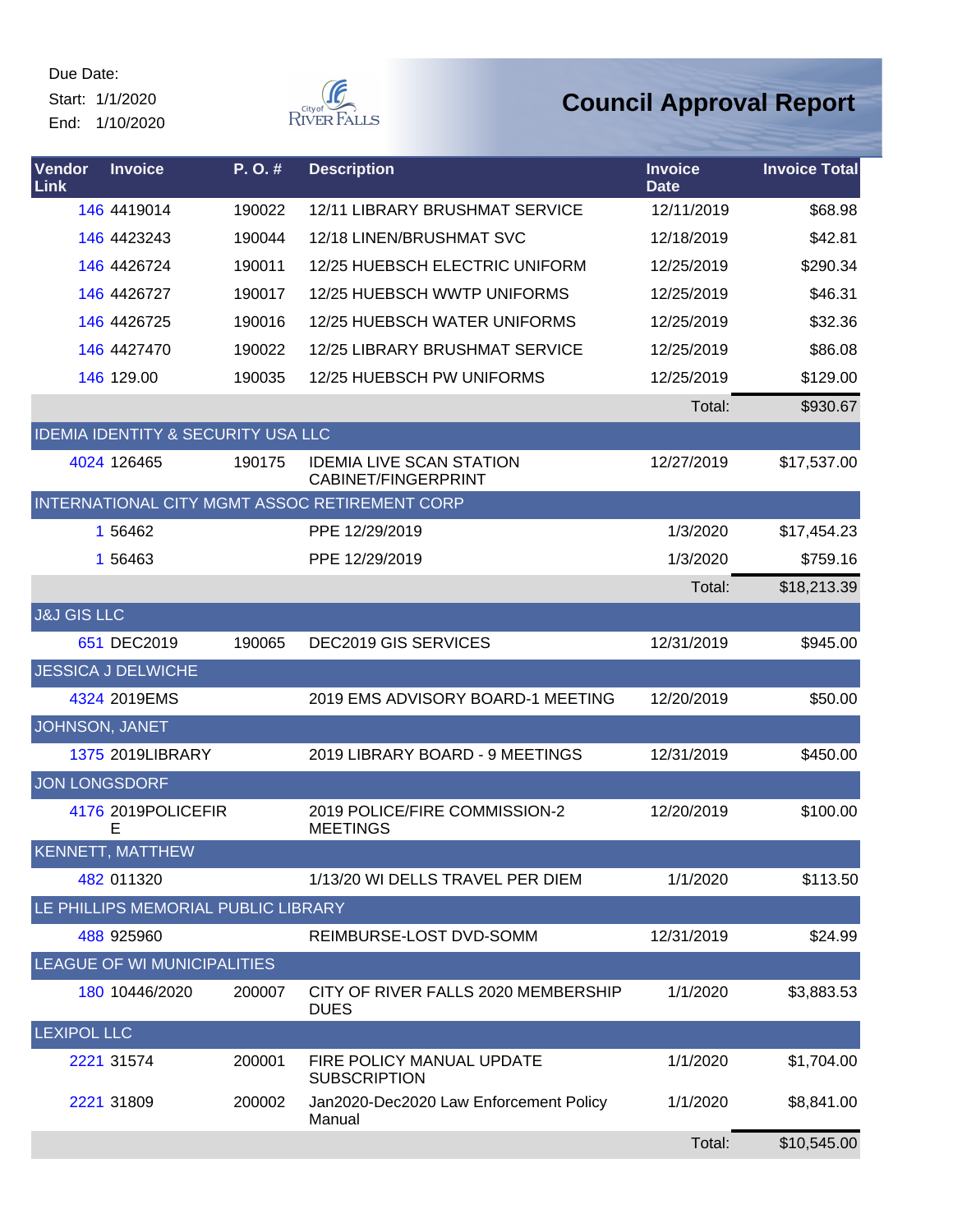Start: 1/1/2020 End: 1/10/2020



| <b>Vendor</b><br>Link | <b>Invoice</b>                          | P. O. # | <b>Description</b>                                | <b>Invoice</b><br><b>Date</b> | <b>Invoice Total</b> |  |  |  |
|-----------------------|-----------------------------------------|---------|---------------------------------------------------|-------------------------------|----------------------|--|--|--|
|                       | LEXISNEXIS RISK DATA MGMT INC           |         |                                                   |                               |                      |  |  |  |
|                       | 3765 1703497-<br>20191231               |         | DEC2019-ADVANCED PEOPLE SEARCH<br><b>PROGRAM</b>  | 12/31/2019                    | \$51.50              |  |  |  |
|                       | LINCOLN NATIONAL LIFE INSURANCE COMPANY |         |                                                   |                               |                      |  |  |  |
|                       | 3066 4007302124<br><b>JAN 2020</b>      |         | JAN 2020 VOL AD&D/LIFE                            | 12/31/2019                    | \$282.80             |  |  |  |
|                       | 3066 40007300631<br><b>JAN 2020</b>     |         | JAN 2020 LTD/AD&D/LIFE INSURANCE                  | 12/31/2019                    | \$5,080.76           |  |  |  |
|                       |                                         |         |                                                   | Total:                        | \$5,363.56           |  |  |  |
| <b>MARK A SAMS</b>    |                                         |         |                                                   |                               |                      |  |  |  |
|                       | 1068 2019 POLICEFIR<br>Е                |         | 2019 POLICE/FIRE COMMISSION-3<br><b>MEETINGS</b>  | 12/20/2019                    | \$180.00             |  |  |  |
| <b>MARK SPAFFORD</b>  |                                         |         |                                                   |                               |                      |  |  |  |
|                       | 3728 2019UAB                            |         | 2019 UTILITY ADVISORY BOARD-8<br><b>MEETINGS</b>  | 12/31/2019                    | \$400.00             |  |  |  |
| <b>MIDWEST TAPE</b>   |                                         |         |                                                   |                               |                      |  |  |  |
|                       | 409 98350743                            |         | BEATING ABOUT THE BUSH-AUDIO BOOK                 | 12/16/2019                    | \$34.99              |  |  |  |
|                       | MINNESOTA CHILD SUPPORT PAYMENT CENTER  |         |                                                   |                               |                      |  |  |  |
|                       | 4022 56469                              |         | PPE 12/29/2019 CASE # 001530440101                | 1/3/2020                      | \$303.64             |  |  |  |
|                       | <b>MISSISSIPPI WELDERS</b>              |         |                                                   |                               |                      |  |  |  |
|                       | 568 3124487                             |         | DEC2019-RF AMB-MEDICAL OXYGEN                     | 12/31/2019                    | \$125.08             |  |  |  |
|                       |                                         |         | MUNICIPAL ELECTRIC UTILITIES OF WISCONSIN INC     |                               |                      |  |  |  |
|                       | 188 010120-60                           | 200011  | MEUW Membership Dues 2020                         | 1/1/2020                      | \$10,763.75          |  |  |  |
|                       | MY RECEPTIONIST LLC                     |         |                                                   |                               |                      |  |  |  |
|                       | 4185 S02203-080120                      |         | JAN2020-RFMU AFTER HOURS PHONE SVC                | 1/8/2020                      | \$115.00             |  |  |  |
| <b>NELSON SCOTT</b>   |                                         |         |                                                   |                               |                      |  |  |  |
|                       | 2013 2019 OPENHOU<br><b>SE</b>          |         | REIMBURSE-PYMT FOR MILK/2019 OPEN<br><b>HOUSE</b> | 12/31/2019                    | \$125.00             |  |  |  |
|                       | NORTHERN STATES POWER COMPANY WI        |         |                                                   |                               |                      |  |  |  |
|                       | 344 665625176                           |         | DEC2019 PRESCOTT AMBULANCE POWER<br><b>BILL</b>   | 12/31/2019                    | \$326.38             |  |  |  |
| <b>NWBIA</b>          |                                         |         |                                                   |                               |                      |  |  |  |
|                       | 395 2020 WINTER                         |         | DAVE HOVEL-2020 WINTER CODE UPDATES<br><b>REG</b> | 1/1/2020                      | \$300.00             |  |  |  |
|                       | OFFICE ENTERPRISES INC                  |         |                                                   |                               |                      |  |  |  |
|                       | 202 455320                              |         | POSTAGE MACHINE INK CARTRIDGE                     | 12/30/2019                    | \$200.45             |  |  |  |
|                       | 202 453695                              |         | 2020-ENVELOPE OPENING MACHINE<br><b>CONTRACT</b>  | 1/1/2020                      | \$311.00             |  |  |  |
|                       |                                         |         |                                                   | Total:                        | \$511.45             |  |  |  |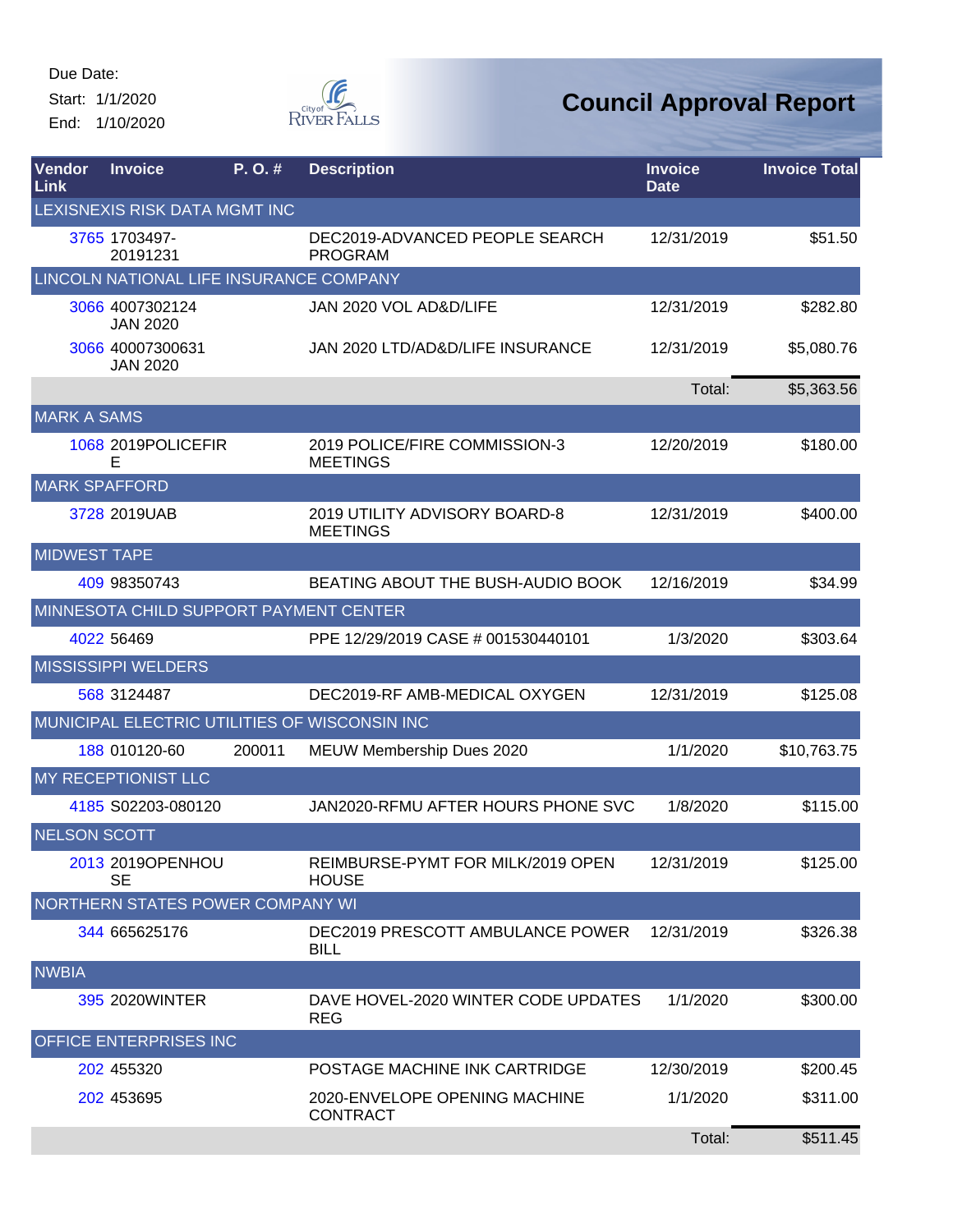Start: 1/1/2020 End: 1/10/2020



| Vendor<br>Link         | <b>Invoice</b>                   | P.O.#  | <b>Description</b>                                   | <b>Invoice</b><br><b>Date</b> | <b>Invoice Total</b> |
|------------------------|----------------------------------|--------|------------------------------------------------------|-------------------------------|----------------------|
|                        | ONE TIME PAY VENDOR              |        |                                                      |                               |                      |
|                        | 9999 PAGEREVTRUS<br>т            |        | GO SOLAR 2019-PV INCENTIVE                           | 12/31/2019                    | \$2,000.00           |
|                        | 9999 SECONDCHAN<br><b>CES</b>    |        | <b>RESTITUTION FROM SAMANTHA DUNCAN</b>              | 12/31/2019                    | \$20.00              |
|                        | 9999 NEOELECTRIC<br><b>AL</b>    |        | REFUND-MONTESSORI ELECTRIC<br><b>UPGRADE</b>         | 12/31/2019                    | \$5,523.69           |
|                        | 9999 JEFFHUSBY                   |        | REFUND-HIGHVIEW MEADOWS ELECTRIC<br><b>EXTENSION</b> | 12/31/2019                    | \$25,706.23          |
|                        |                                  |        |                                                      | Total:                        | \$33,249.92          |
|                        | PARAGON DEVELOPMENT SYSTEMS INC  |        |                                                      |                               |                      |
|                        | 4235 01134934                    | 190352 | <b>BADGER BOOKS-RECEIPT</b><br>PAPER/WIRELESS DESK   | 12/31/2019                    | \$207.00             |
|                        | 4235 01134935                    | 190352 | FIVE BADGER BOOKS/ONSITE<br>SUPPORT/CONFIG SVC       | 12/31/2019                    | \$9,450.00           |
|                        |                                  |        |                                                      | Total:                        | \$9,657.00           |
|                        | PAYMENT SERVICE NETWORK INC      |        |                                                      |                               |                      |
|                        | 206 207480                       |        | DEC2019 RFMU PAYMENT PROCESSING<br><b>SVC</b>        | 12/31/2019                    | \$632.05             |
|                        | PAYPAL UPDATE/CHANGE VENDOR#/FID |        |                                                      |                               |                      |
|                        | 639 91758286                     |        | DEC2019 PAYPAL FEES                                  | 12/31/2019                    | \$30.00              |
| <b>PELION BENEFITS</b> |                                  |        |                                                      |                               |                      |
|                        | 5 JBERGSTROM<br><b>RETIRE</b>    |        | J BERGSTROM RETIREE PAYOUT TO<br><b>PELION</b>       | 12/31/2019                    | \$30,175.00          |
|                        | 5 5 6 4 6 5                      |        | PPE 12/29/2019                                       | 1/3/2020                      | \$933.57             |
|                        |                                  |        |                                                      | Total:                        | \$31,108.57          |
|                        | PIERCE COUNTY REGISTER OF DEEDS  |        |                                                      |                               |                      |
|                        | 936 2020ESCROW                   |        | 2020 ESCROW ACCT/RECORDINGS AND<br><b>COPIES</b>     | 1/1/2020                      | \$300.00             |
|                        | PIERCE COUNTY TREASURER          |        |                                                      |                               |                      |
|                        | 210 DECEMBER<br>2019             |        | DECEMBER 2019 JAIL DWI INTERLOCK                     | 12/31/2019                    | \$1,041.40           |
|                        | PRESCOTT WATER & SEWER UTILITY   |        |                                                      |                               |                      |
|                        | 1611 DEC2019                     |        | AUG19-DEC19 PRESCOTT EMS<br><b>WATER/SEWER</b>       | 12/27/2019                    | \$242.35             |
|                        | <b>PURNENDU VASAVADA</b>         |        |                                                      |                               |                      |
|                        | 2638 2019LIBRARY                 |        | 2019 LIBRARY BOARD-3 MEETINGS                        | 12/31/2019                    | \$150.00             |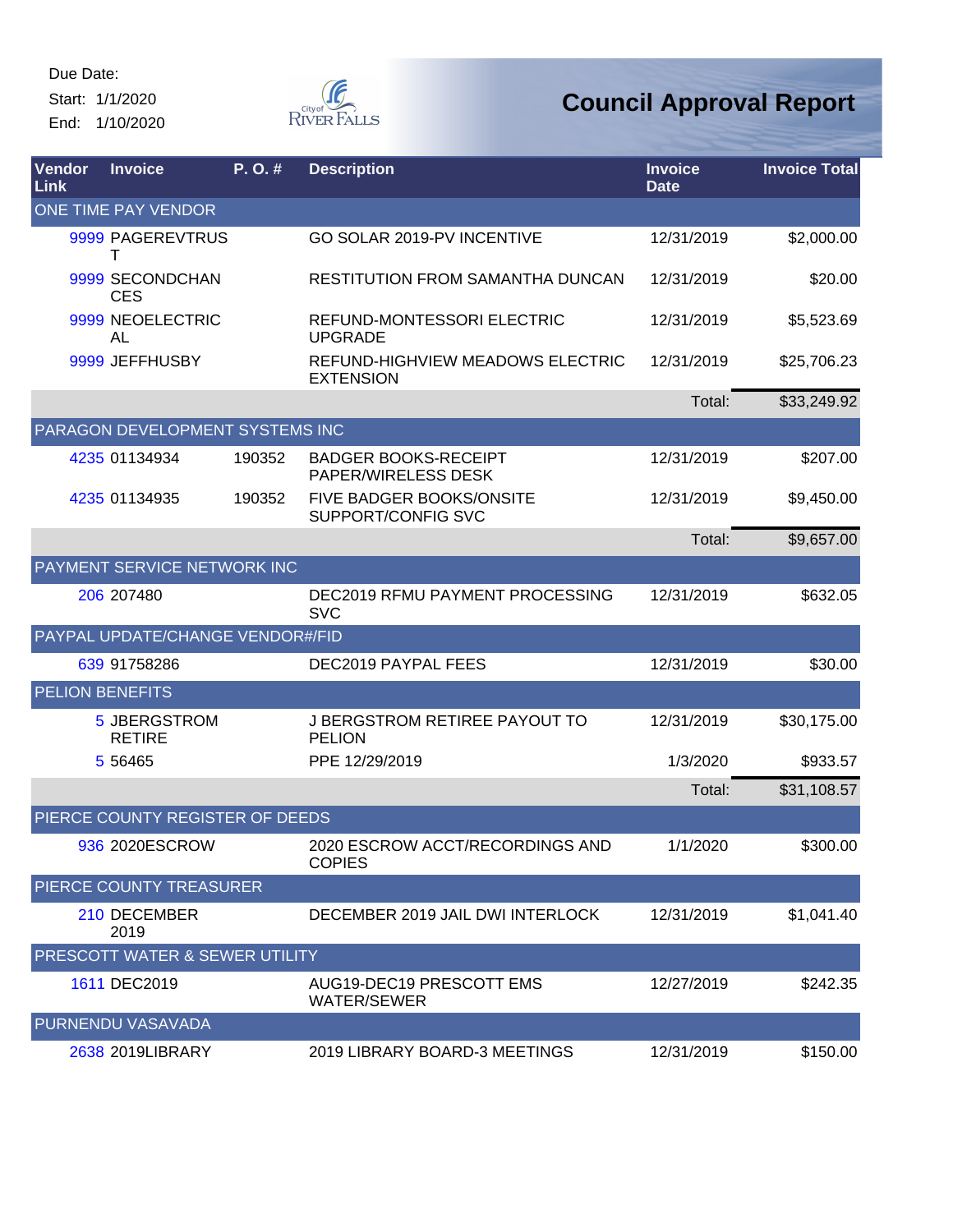Start: 1/1/2020 End: 1/10/2020



| Vendor<br>Link        | <b>Invoice</b>                      | P.O.#  | <b>Description</b>                                        | <b>Invoice</b><br><b>Date</b> | <b>Invoice Total</b> |
|-----------------------|-------------------------------------|--------|-----------------------------------------------------------|-------------------------------|----------------------|
| <b>RELIAS LLC</b>     |                                     |        |                                                           |                               |                      |
|                       | 4345 SI-164339                      |        | NOV-DEC2019 DISTANCE CME ANNUAL FEE 12/31/2019            |                               | \$529.38             |
|                       | 4345 SI-164339-1                    | 200021 | JAN-OCT2020 DISTANCE CME ANNUAL FEE                       | 1/1/2020                      | \$2,646.90           |
|                       |                                     |        |                                                           | Total:                        | \$3,176.28           |
| <b>RINEHART, DICK</b> |                                     |        |                                                           |                               |                      |
|                       | 3737 2019 POLICEFIR<br>F            |        | 2019 POLICE/FIRE COMMISSION-2<br><b>MEETINGS</b>          | 12/20/2019                    | \$100.00             |
| RITZINGER, JEAN       |                                     |        |                                                           |                               |                      |
|                       | 1371 2019LIBRARY                    |        | 2019 LIBRARY BOARD-8 MEETINGS                             | 12/31/2019                    | \$400.00             |
|                       | <b>RIVER CITY ELECTRIC</b>          |        |                                                           |                               |                      |
|                       | 1291 1727                           | 190391 | LIBRARY/RAN NEW SERVER CIRCUIT/DROP<br><b>CORD OUTLET</b> | 12/1/2019                     | \$1,123.40           |
|                       | RIVER FALLS CHAMBER OF COMMERCE INC |        |                                                           |                               |                      |
|                       | 225 016A                            |        | <b>HEALTHY FOUNDATIONS-2020 WATER</b><br><b>CHALLENGE</b> | 1/1/2020                      | \$45.00              |
|                       | RIVER FALLS SENIOR CITIZENS         |        |                                                           |                               |                      |
|                       | 438 JAN2020                         |        | JAN2020 SENIOR CENTER                                     | 1/1/2020                      | \$500.00             |
|                       | <b>RIVER FALLS STATE BANK</b>       |        |                                                           |                               |                      |
|                       | 231 JAN2020PYMT                     |        | JAN2020 INTEREST PYMT-2815 PRAIRIE DR                     | 1/1/2020                      | \$10,886.67          |
| <b>ROBERT WING</b>    |                                     |        |                                                           |                               |                      |
|                       | 3177 2019LIBRARY                    |        | 2019 LIBRARY BOARD-9 MEETINGS                             | 12/31/2019                    | \$450.00             |
|                       | <b>ROBYN MATHEWS-LINGEN</b>         |        |                                                           |                               |                      |
|                       | 2586 6283                           |        | KINNI WEBSITE HOSTING/DOMAIN NAME<br><b>RENEWAL</b>       | 12/5/2019                     | \$140.00             |
|                       | 2586 6284                           |        | 11/20/19 LEAN WRITING TRAINING                            | 12/9/2019                     | \$685.00             |
|                       |                                     |        |                                                           | Total:                        | \$825.00             |
| <b>RODGERS, DAVID</b> |                                     |        |                                                           |                               |                      |
|                       | 2291 2020TRAVEL                     |        | REIMBURSE-TUITION/CAR<br>RENTAL/AIRFARE-TRAVELCO          | 1/6/2020                      | \$774.40             |
| <b>ROOF TECH INC</b>  |                                     |        |                                                           |                               |                      |
|                       | 785 18162                           | 190389 | 2815 PRAIRIE DR ROOF REPAIR                               | 12/19/2019                    | \$1,168.60           |
| <b>RUNNING INC</b>    |                                     |        |                                                           |                               |                      |
|                       | 1573 22257                          | 190086 | DEC2019 TAXI MGMT SERVICES                                | 12/31/2019                    | \$16,701.35          |
| <b>SATHER, JEFF</b>   |                                     |        |                                                           |                               |                      |
|                       | 368 011320                          |        | 01/13/20 SUPERIOR TRAVEL PER DIEM                         | 1/1/2020                      | \$164.50             |
|                       | <b>SCHINDLER ELEVATOR CORP</b>      |        |                                                           |                               |                      |
|                       | 444 8105232970R                     |        | JAN2020-MARCH2020 CITY HALL ELEVATOR<br><b>SVC</b>        | 1/1/2020                      | \$799.41             |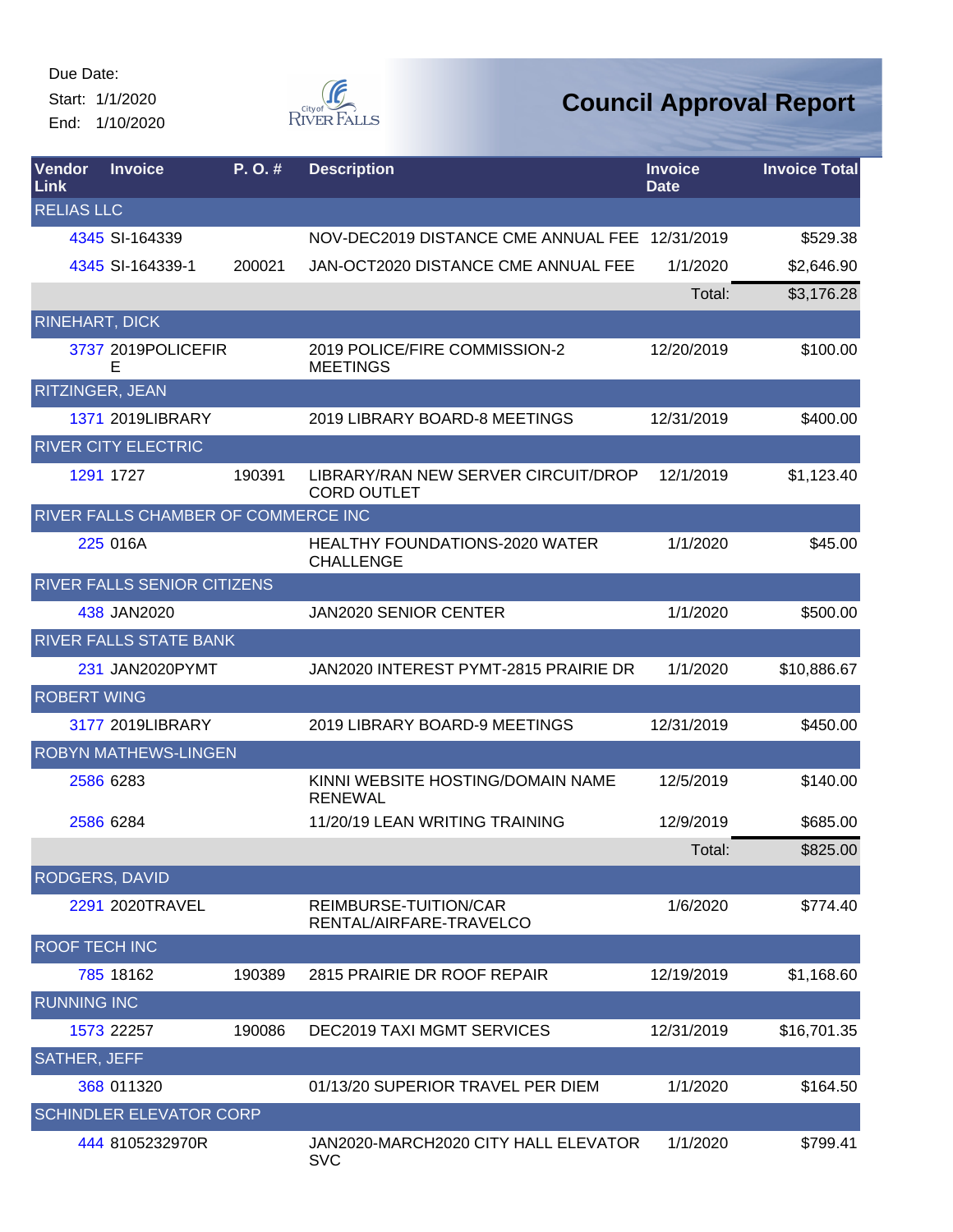Start: 1/1/2020 End: 1/10/2020



| Vendor<br><b>Link</b> | <b>Invoice</b>                             | P.O.#  | <b>Description</b>                                 | <b>Invoice</b><br><b>Date</b> | <b>Invoice Total</b> |
|-----------------------|--------------------------------------------|--------|----------------------------------------------------|-------------------------------|----------------------|
|                       | SHRED-IT US HOLDCO, INC                    |        |                                                    |                               |                      |
|                       | 2439 8128836440                            | 190060 | NOV2019 SHREDDING SERVICES                         | 12/20/2019                    | \$99.39              |
|                       | <b>SIVERLING, WAYNE</b>                    |        |                                                    |                               |                      |
|                       | 1074 011420                                |        | 01/14/20 WI DELLS TRAVEL PER DIEM                  | 1/1/2020                      | \$195.10             |
| <b>SNYDER LOGAN</b>   |                                            |        |                                                    |                               |                      |
|                       | 2016 011520                                |        | 1/15/20-WI DELLS TRAVEL PER DIEM                   | 1/8/2020                      | \$70.50              |
|                       | ST CROIX COUNTY TREASURER                  |        |                                                    |                               |                      |
|                       | 252 December 2019                          |        | DECEMBER 2019 JAIL DWI INTERLOCK                   | 12/31/2019                    | \$817.60             |
| <b>STATE OF WI</b>    |                                            |        |                                                    |                               |                      |
|                       | 259 DECEMBER<br>2019                       |        | DECEMBER 2019 PENALTY ASSESSMENT                   | 12/31/2019                    | \$4,473.85           |
|                       |                                            |        | STATEWIDE ENERGY EFFICIENCY & RENEWABLES ADMIN INC |                               |                      |
|                       | 243 DEC2019                                |        | DEC2019 CTC ENERGY EFFICIENCY FUNDS 12/31/2019     |                               | \$4,147.30           |
|                       | STUART C IRBY TOOL AND SAFETY              |        |                                                    |                               |                      |
|                       | 156 S011697308.00 190383<br>1              |        | PARTIAL ORDER-50 ELECTRIC WARNING<br><b>LABELS</b> | 12/27/2019                    | \$370.17             |
|                       | 156 S011704804.00 190384<br>1              |        | ELECTRIC/DEC2019-12 LEDMR-4050-MV                  | 12/27/2019                    | \$1,019.40           |
|                       |                                            |        |                                                    | Total:                        | \$1,389.57           |
| <b>STUESSEL, BILL</b> |                                            |        |                                                    |                               |                      |
|                       | 3172 2019PLANCOM<br>м                      |        | 2019 PLAN COMMISSION-9 MEETINGS                    | 12/31/2019                    | \$450.00             |
| THUM, TIMOTHY         |                                            |        |                                                    |                               |                      |
|                       | 1387 2019UAB                               |        | 2019 UTILITY ADVISORY BOARD-7<br><b>MEETINGS</b>   | 12/31/2019                    | \$350.00             |
| <b>TIM RIXMANN</b>    |                                            |        |                                                    |                               |                      |
|                       | 4234 2019SAFETYFO<br><b>OTWEAR</b>         |        | 2019 SAFETY FOOTWEAR<br><b>REIMBURSEMENT</b>       | 12/31/2019                    | \$147.69             |
|                       | TOLTZ, KING, DUVALL, ANDERSON & ASSOCIATES |        |                                                    |                               |                      |
|                       | 2172 002019005304                          | 190089 | Through Nov2019-St Croix Street Outfall<br>Design  | 12/11/2019                    | \$4,210.84           |
|                       | TOTAL EXCAVATING LLC                       |        |                                                    |                               |                      |
|                       | 270 3167                                   | 190357 | 2019 Whitetail Pond Construction                   | 12/31/2019                    | \$34,969.00          |
|                       | TRANS ALARM INC                            |        |                                                    |                               |                      |
|                       | 557 95068995                               |        | JAN/FEB2020 MONITORING-2815 PRAIRIE<br>DR.         | 1/1/2020                      | \$59.90              |
|                       | <b>TREICHEL, DANIEL</b>                    |        |                                                    |                               |                      |
|                       | 1073 011519                                |        | 1/15/20 WI DELLS TRAVEL PER DIEM                   | 1/1/2020                      | \$108.50             |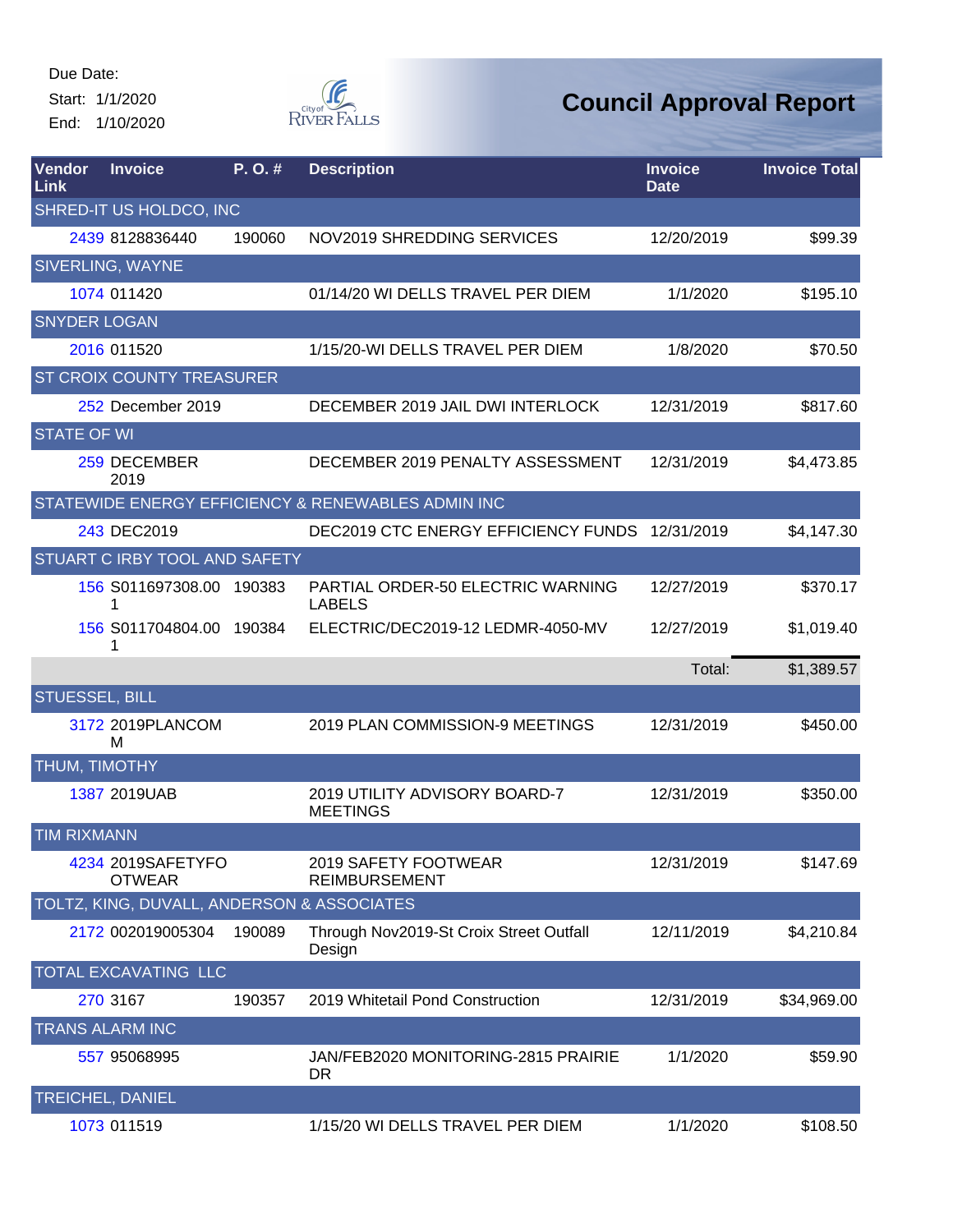Start: 1/1/2020 End: 1/10/2020



| Vendor<br>Link    | <b>Invoice</b>                   | P. O.#                              | <b>Description</b>                                    | <b>Invoice</b><br><b>Date</b> | <b>Invoice Total</b> |
|-------------------|----------------------------------|-------------------------------------|-------------------------------------------------------|-------------------------------|----------------------|
|                   | <b>US BANK NATIONAL ASSOC</b>    |                                     |                                                       |                               |                      |
|                   | 284 DEC2019                      |                                     | <b>DEC2019 PCARD TRANSACTIONS</b>                     | 12/31/2019                    | \$117,087.40         |
|                   |                                  | USIC LOCATING SERVICES LLC          |                                                       |                               |                      |
|                   | 286 363077                       | 190069                              | DEC2019 LOCATING WATER / ELECTRIC                     | 12/31/2019                    | \$842.84             |
|                   | 286 363078                       | 190037                              | DEC2019 LOCATING STORM / SANITARY                     | 12/31/2019                    | \$405.36             |
|                   |                                  |                                     |                                                       | Total:                        | \$1,248.20           |
|                   | <b>VEOLIA NORTH AMERICA, INC</b> |                                     |                                                       |                               |                      |
|                   | 293 931069842                    |                                     | <b>LABPACK RCRA INCINERATION LIQUIDS</b>              | 12/27/2019                    | \$1,028.16           |
|                   |                                  | VIKING COCA-COLA BOTTLING CO        |                                                       |                               |                      |
|                   | 16 891720                        |                                     | DEC2019-FIRE DEPT BEVERAGES                           | 12/18/2019                    | \$129.60             |
| <b>WAYNE ROEN</b> |                                  |                                     |                                                       |                               |                      |
|                   | 4343 2019LIBRARYB<br><b>OARD</b> |                                     | 2019 LIBRARY BOARD - 3 MEETINGS                       | 12/31/2019                    | \$150.00             |
| WELD RILEY, S.C.  |                                  |                                     |                                                       |                               |                      |
|                   | 301 40420                        |                                     | NOV2019 N.INTERCEPTOR-EMINENT<br><b>DOMAIN</b>        | 12/18/2019                    | \$280.00             |
|                   | 301 40417                        |                                     | NOV2019-NOV COUNCIL MEETINGS                          | 12/18/2019                    | \$875.00             |
|                   | 301 40418                        |                                     | NOV2019-ETHICS TRNG/ADMIN GENERAL                     | 12/18/2019                    | \$1,362.40           |
|                   | 301 40419                        |                                     | NOV2019-HANSON/GENERAL/PD/HYDRO                       | 12/18/2019                    | \$1,741.08           |
|                   |                                  |                                     |                                                       | Total:                        | \$4,258.48           |
|                   |                                  | WI DEPARTMENT OF CORRECTIONS        |                                                       |                               |                      |
|                   | 371 18058                        |                                     | <b>OCT2019 INMATE LABOR</b>                           | 12/31/2019                    | \$148.00             |
|                   |                                  | WI DEPARTMENT OF REVENUE            |                                                       |                               |                      |
|                   | 3 5 6 4 6 4                      |                                     | PPE 12/29/2019                                        | 1/3/2020                      | \$15,619.19          |
|                   | WI DEPT OF JUSTICE               |                                     |                                                       |                               |                      |
|                   | 422 L4801T/DEC201<br>9           |                                     | DEC2019-BACKGROUND CKS                                | 12/31/2019                    | \$42.00              |
|                   |                                  | WI STATE LABORATORY OF HYGIENE      |                                                       |                               |                      |
|                   | 330 619813                       |                                     | DEC2019-FLUORIDE                                      | 12/31/2019                    | \$52.00              |
|                   | 330 615524                       | 200004                              | 2020 WSLH Proficiency samples                         | 1/1/2020                      | \$1,240.00           |
|                   |                                  |                                     |                                                       | Total:                        | \$1,292.00           |
|                   |                                  | <b>WOLD ARCHITECTS INCORPORATED</b> |                                                       |                               |                      |
|                   | 2829 64662                       | 190184                              | DEC2019-POLICE DEPT ADDITION/RENO                     | 12/31/2019                    | \$29,782.49          |
|                   | <b>ZIELIES TREE SERVICE INC</b>  |                                     |                                                       |                               |                      |
|                   | 2694 2019629                     | 190392                              | WKEND 12/22 TREE TRIMMING<br><b>TRANSMISSION LINE</b> | 12/22/2019                    | \$5,763.37           |